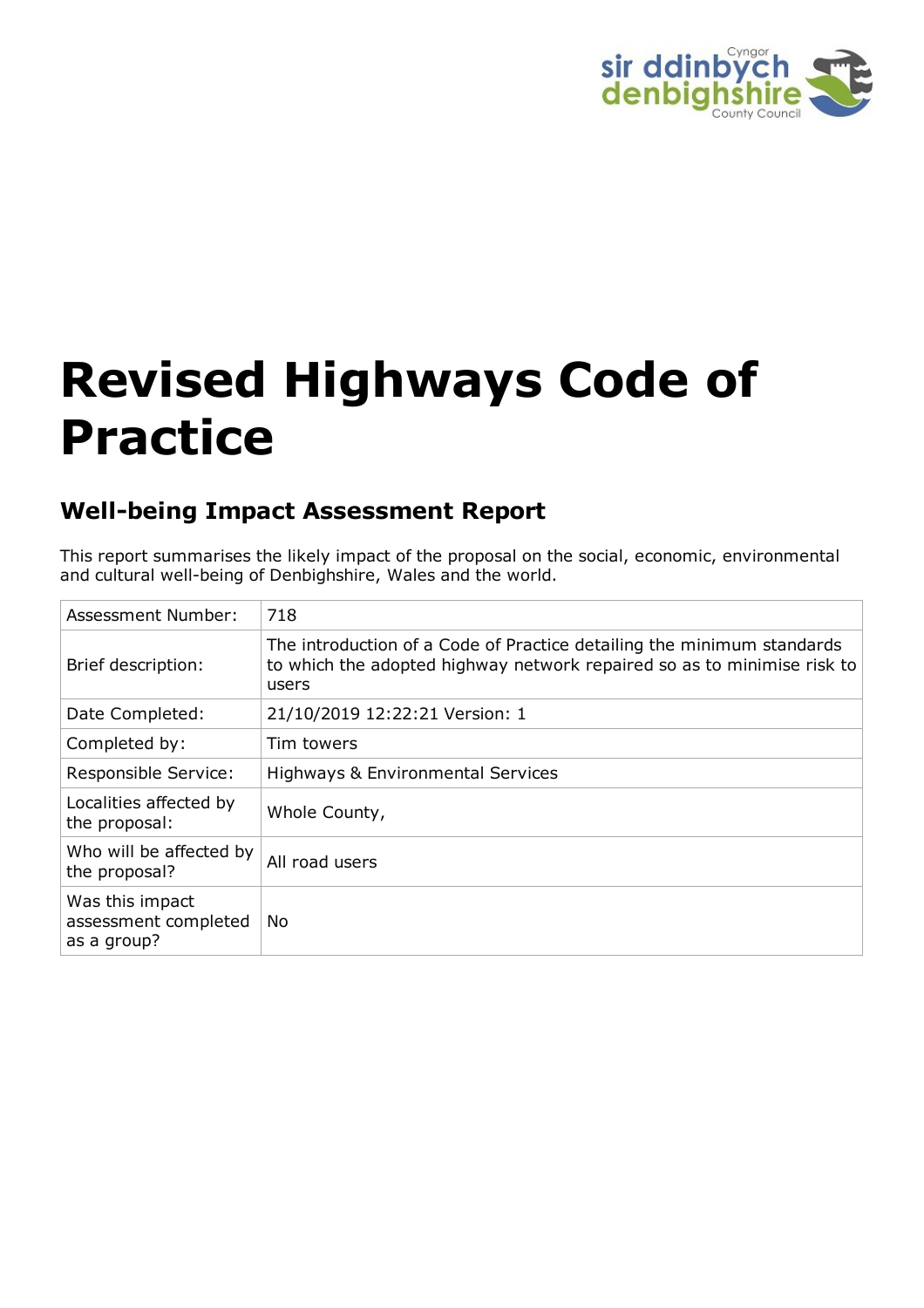# **IMPACT ASSESSMENT SUMMARY AND CONCLUSION**

Before we look in detail at the contribution and impact of the proposal, it is important to consider how the proposal is applying the sustainable development principle. This means that we must act "in a manner which seeks to ensure that the needs of the present are met without compromising the ability of future generations to meet their own needs."

#### **Score for the sustainability of the approach**



( 3 out of 4 stars ) Actual score : 25 / 30.

#### **Implications of the score**

This proposal is essentially one to ensure we comply with our Statutory duty and therefore the ability to introduce the results of public engagement are limited.

#### **Summary of impact**



#### **Main conclusions**

On the whole this proposal is either positive or neutral with only the fairly unavoidable issues around biodiversity being negative.

#### **Evidence to support the Well-being Impact Assessment**

 $\nabla$  We have consulted published research or guides that inform us about the likely impact of the proposal

 $\Box$  We have involved an expert / consulted a group who represent those who may affected by the proposal

 $\Box$  We have engaged with people who will be affected by the proposal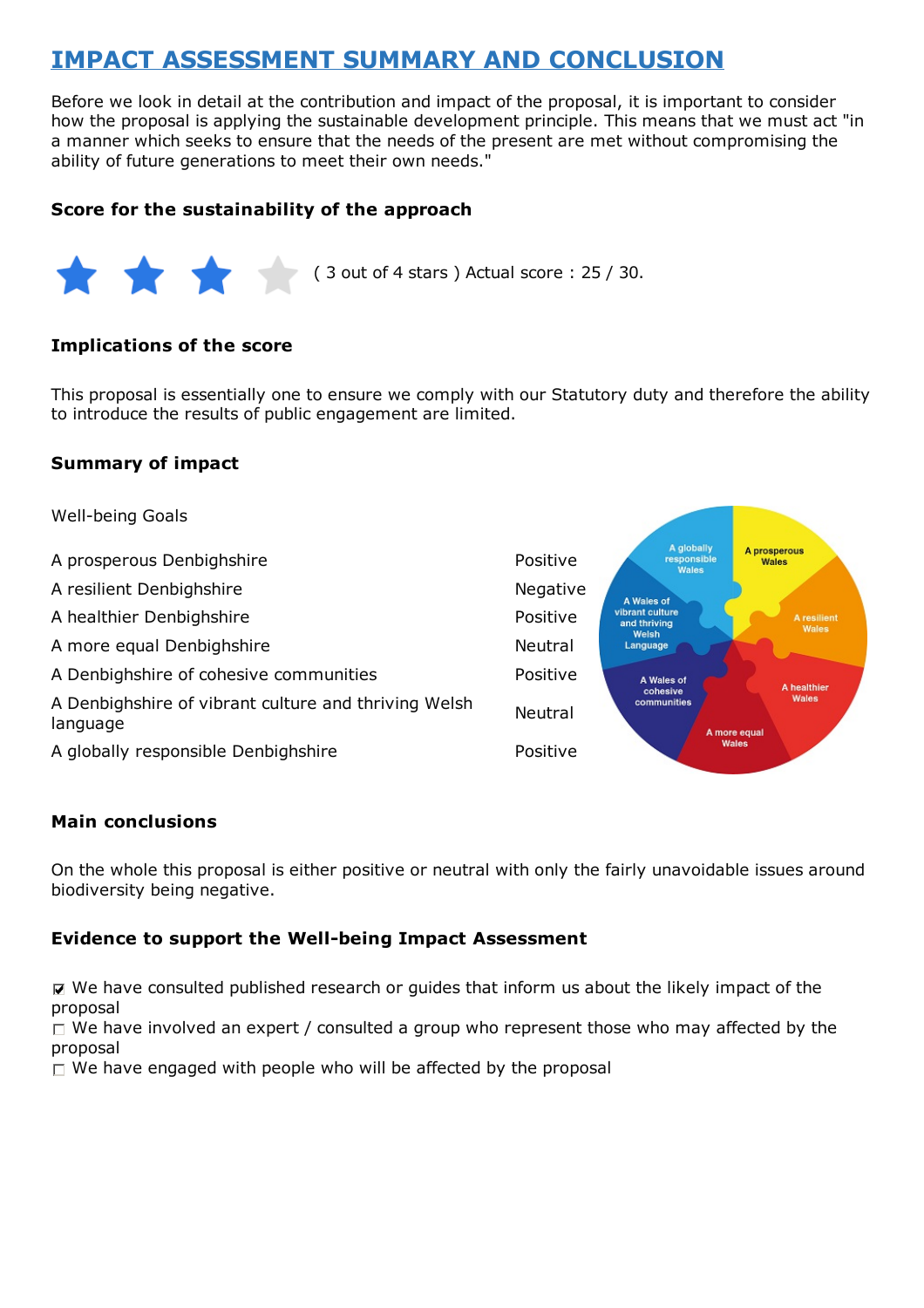# **THE LIKELY IMPACT ON DENBIGHSHIRE, WALES AND THE WORLD**

| A prosperous Denbighshire          |                                                                                                                                                     |
|------------------------------------|-----------------------------------------------------------------------------------------------------------------------------------------------------|
| <b>Overall Impact</b>              | Positive                                                                                                                                            |
| <b>Justification for</b><br>impact | This proposal is designed to focus attention on the areas of greatest need                                                                          |
| <b>Further actions</b><br>required | Careful thought will be given as to how to minimise delays and also how<br>to use innovative processes to prevent the use of unsustainable products |

## **Positive impacts identified:**

| A low carbon society                                          | Where possible we will recycle as much material as possible                                                          |
|---------------------------------------------------------------|----------------------------------------------------------------------------------------------------------------------|
| Quality<br>communications,<br>infrastructure and<br>transport | This proposal is focussed on enhancing the quality of the infrastructure                                             |
| Economic<br>development                                       | A good quality highway network is shown to benefit the local economy                                                 |
| <b>Quality skills for the</b><br>long term                    | To do the work will require the in house workforce to develop good quality<br>skills                                 |
| <b>Quality jobs for the</b><br>long term                      | The proposals are designed to be permanent and therefore the<br>requirements to deliver it will also be long lasting |
| <b>Childcare</b>                                              | N/A                                                                                                                  |

## **Negative impacts identified:**

| A low carbon society                                          | By it's nature, road maintenance uses bituminous materials and other non<br>sustainable products |
|---------------------------------------------------------------|--------------------------------------------------------------------------------------------------|
| Quality<br>communications,<br>infrastructure and<br>transport | Some small scale delays while work is undertaken                                                 |
| Economic<br>development                                       | Some small scale delays while work is undertaken                                                 |
| <b>Quality skills for the</b><br>long term                    | N/A                                                                                              |
| <b>Quality jobs for the</b><br>long term                      | N/A                                                                                              |
| <b>Childcare</b>                                              | N/A                                                                                              |

| <b>A resilient Denbighshire</b>    |                                                                                                                                                        |
|------------------------------------|--------------------------------------------------------------------------------------------------------------------------------------------------------|
| <b>Overall Impact</b>              | Negative                                                                                                                                               |
| <b>Justification for</b><br>impact | By its very nature Highway Maintenance uses materials from<br>unsustainable sources and also result is the production of sometimes<br>hazardous waste. |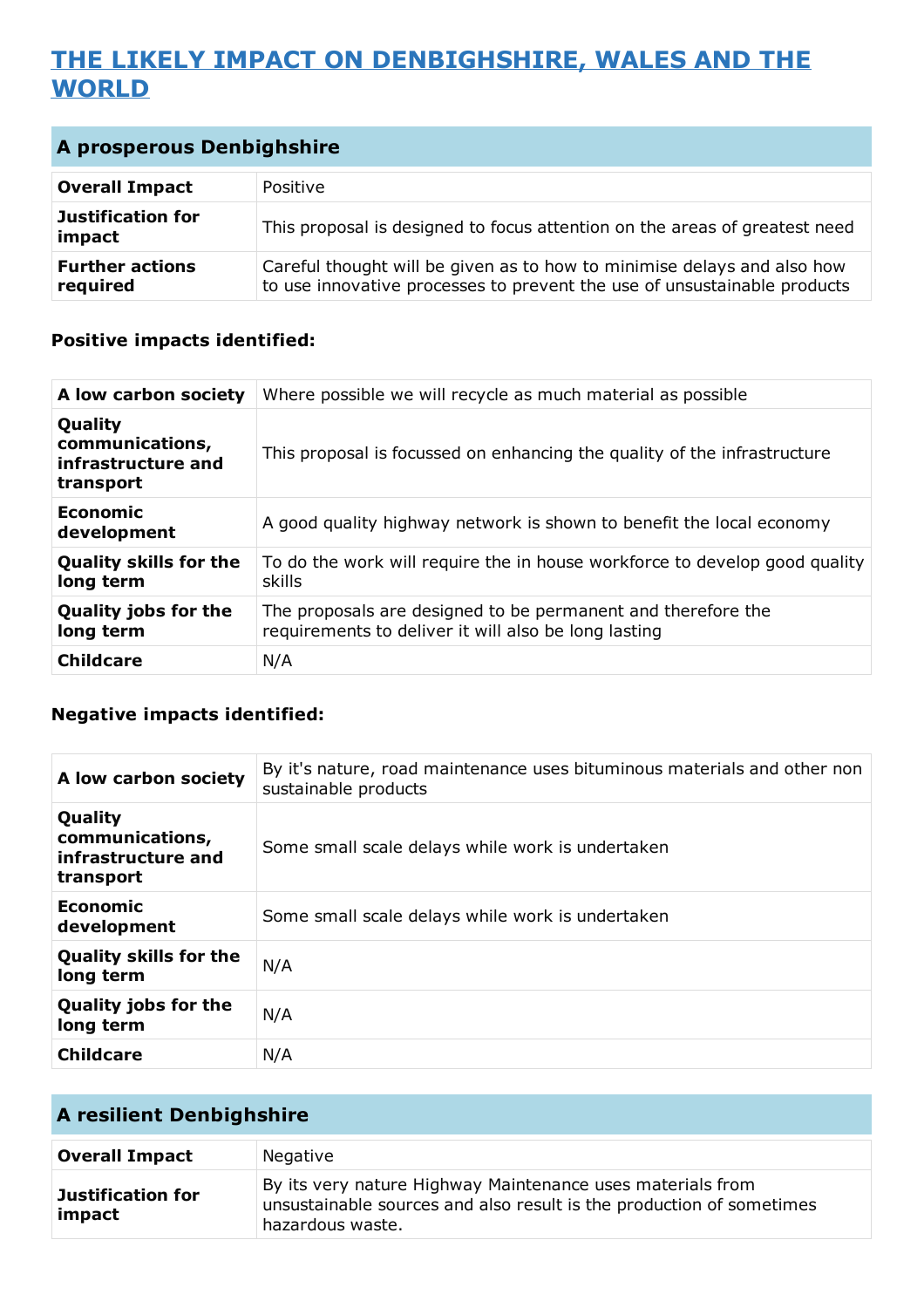| <b>Further actions</b> | New innovations come along all the time and we will do our best to adopt |
|------------------------|--------------------------------------------------------------------------|
| required               | these when possible                                                      |

## **Positive impacts identified:**

| <b>Biodiversity and the</b>                                         | This proposal is likely to have neutral impacts as it is on a like for like                                               |
|---------------------------------------------------------------------|---------------------------------------------------------------------------------------------------------------------------|
| natural environment                                                 | <b>basis</b>                                                                                                              |
| <b>Biodiversity in the</b>                                          | This proposal is likely to have neutral impacts as it is on a like for like                                               |
| built environment                                                   | basis                                                                                                                     |
| Reducing waste,<br>reusing and<br>recycling                         | Small scale maintenance should reduce the need to undertake large scale<br>resurfacing which uses unsustainable materials |
| Reduced energy/fuel<br>consumption                                  | N/A                                                                                                                       |
| <b>People's awareness</b><br>of the environment<br>and biodiversity | N/A                                                                                                                       |
| <b>Flood risk</b>                                                   | Part of the proposal is designed to ensure that drainage systems are                                                      |
| management                                                          | functioning properly                                                                                                      |

## **Negative impacts identified:**

| <b>Biodiversity and the</b><br>natural environment                  | This proposal is likely to have neutral impacts as it is on a like for like<br>basis |
|---------------------------------------------------------------------|--------------------------------------------------------------------------------------|
| <b>Biodiversity in the</b><br>built environment                     | This proposal is likely to have neutral impacts as it is on a like for like<br>basis |
| Reducing waste,<br>reusing and<br>recycling                         | Where possible we will use renewable products but options are very<br>limited        |
| Reduced energy/fuel<br>consumption                                  | N/A                                                                                  |
| <b>People's awareness</b><br>of the environment<br>and biodiversity | N/A                                                                                  |
| <b>Flood risk</b><br>management                                     | N/A                                                                                  |

| A healthier Denbighshire           |                                                                                                                                                                       |
|------------------------------------|-----------------------------------------------------------------------------------------------------------------------------------------------------------------------|
| <b>Overall Impact</b>              | Positive                                                                                                                                                              |
| <b>Justification for</b><br>impact | This proposal should ensure a better quality road and pavement network<br>which in turns gives all users more confidence to use it including runners<br>and cyclists. |
| <b>Further actions</b><br>required | There are no negatives to mitigate                                                                                                                                    |

#### **Positive impacts identified:**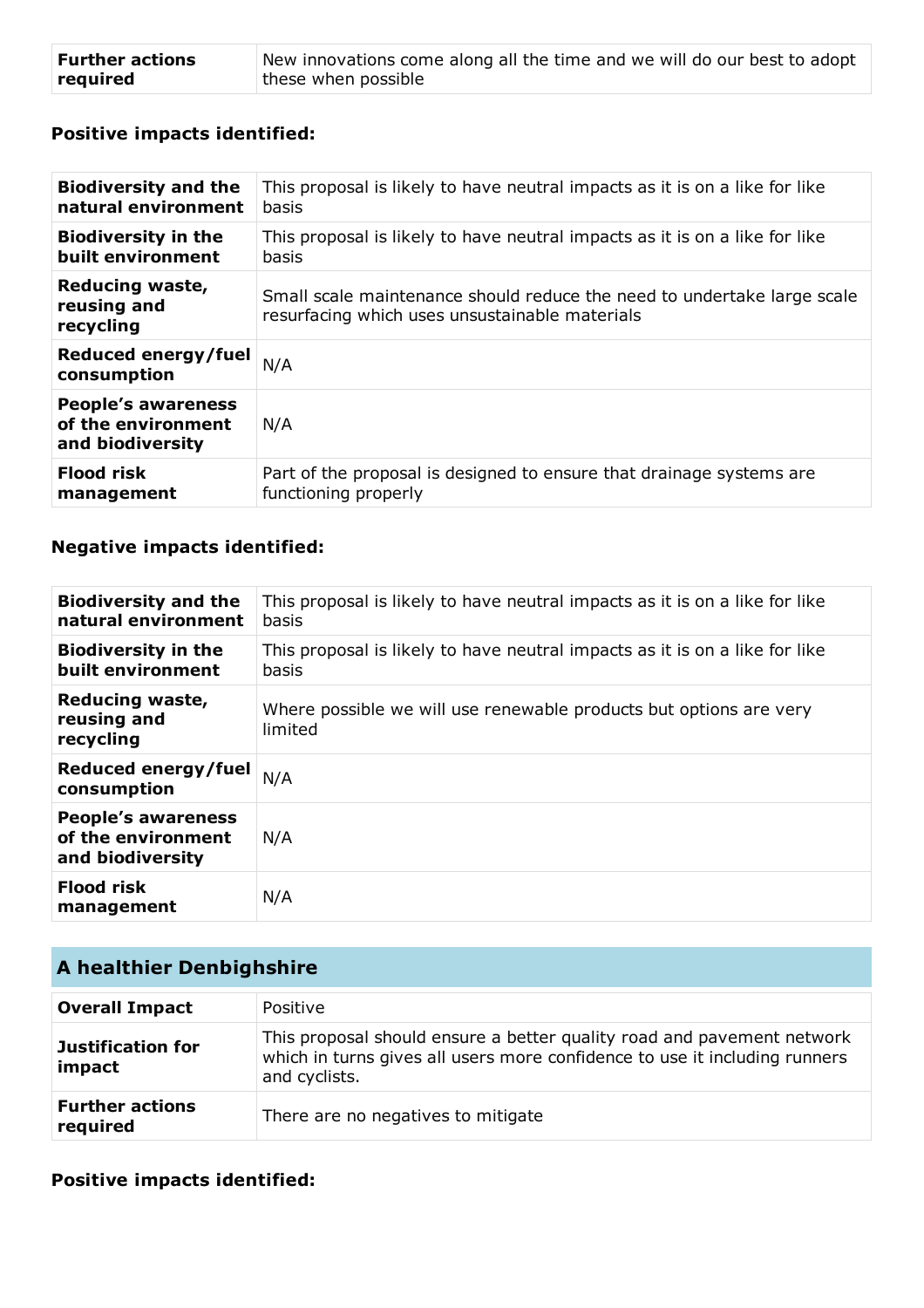| A social and physical<br>environment that<br>encourage and<br>support health and<br>well-being | This proposal should ensure a better quality road and pavement network<br>which in turns gives all users more confidence to use it including runners<br>and cyclists. |
|------------------------------------------------------------------------------------------------|-----------------------------------------------------------------------------------------------------------------------------------------------------------------------|
| <b>Access to good</b><br>quality, healthy food                                                 | N/A                                                                                                                                                                   |
| <b>People's emotional</b><br>and mental well-<br>being                                         | This proposal should ensure a better quality road and pavement network<br>which in turns gives all users more confidence to use it including runners<br>and cyclists. |
| <b>Access to healthcare</b>                                                                    | N/A                                                                                                                                                                   |
| <b>Participation in</b><br>leisure opportunities                                               | This proposal should ensure a better quality road and pavement network<br>which in turns gives all users more confidence to use it including runners<br>and cyclists. |

## **Negative impacts identified:**

| A social and physical<br>environment that<br>encourage and<br>support health and<br>well-being | <b>None</b> |
|------------------------------------------------------------------------------------------------|-------------|
| <b>Access to good</b><br>quality, healthy food                                                 | N/A         |
| <b>People's emotional</b><br>and mental well-<br>being                                         | None        |
| <b>Access to healthcare</b>                                                                    | N/A         |
| <b>Participation in</b><br>leisure opportunities                                               | None        |

# **A more equal Denbighshire**

| <b>Overall Impact</b>              | Neutral                                                                                                                                                                                                              |
|------------------------------------|----------------------------------------------------------------------------------------------------------------------------------------------------------------------------------------------------------------------|
| <b>Justification for</b><br>impact | This is a like for like proposal designed to benefit everyone rather than<br>targeted at anyone within the nine areas. There is some scope to enhance<br>provision for those in wheel chairs or pushing prams though |
| <b>Further actions</b><br>required | This is a like for like proposal with neutral impacts                                                                                                                                                                |

#### **Positive impacts identified:**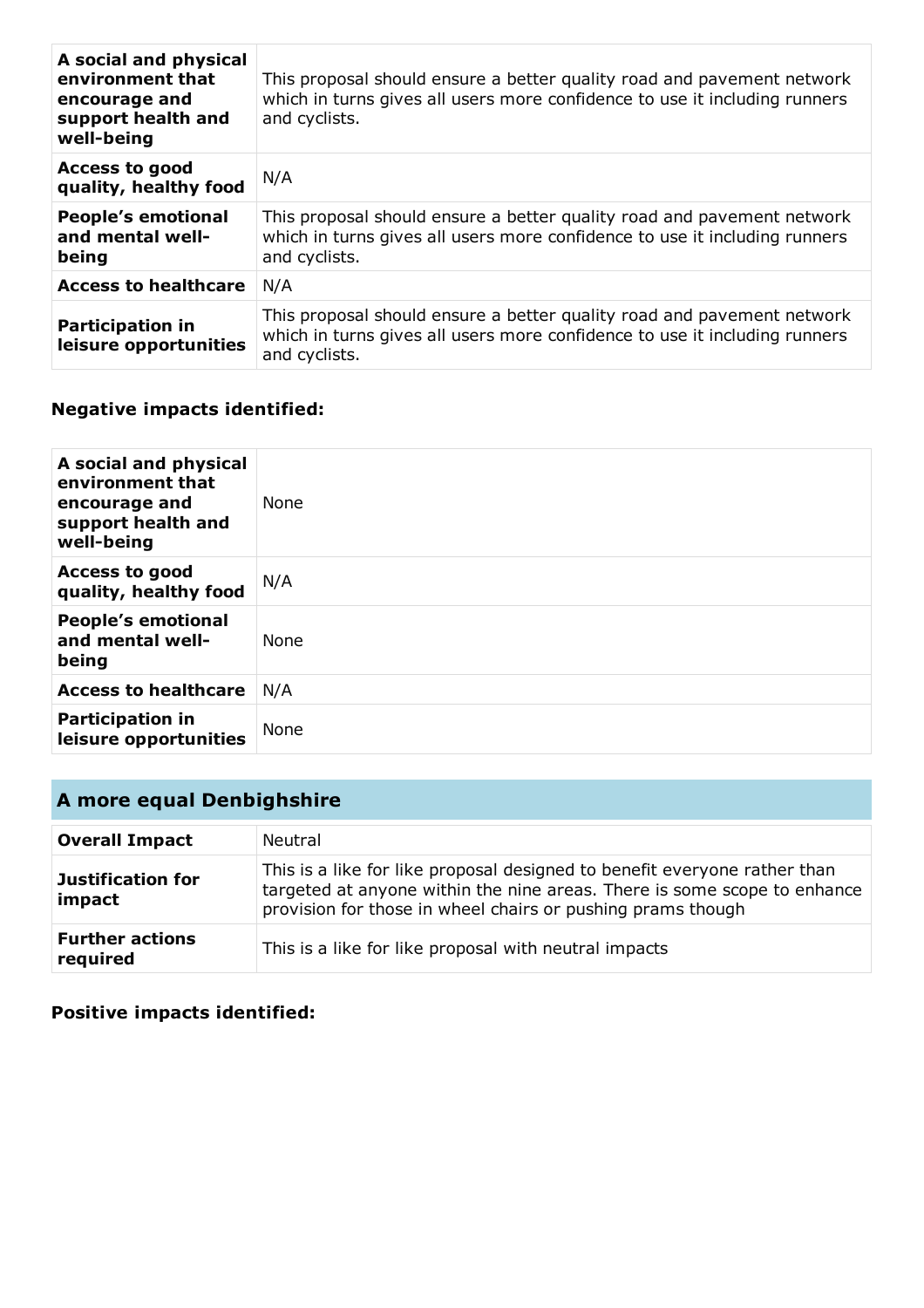| <b>Improving the well-</b><br>being of people with<br>protected<br>characteristics. The<br>nine protected<br>characteristics are:<br>age; disability;<br>gender<br>reassignment;<br>marriage or civil<br>partnership;<br>pregnancy and<br>maternity; race;<br>religion or belief;<br>sex; and sexual<br>orientation | This proposal should ensure a better quality road and pavement network<br>which in turns gives all users more confidence to use it including runners<br>and cyclists. Disabled users should also benefit from greater provision of<br>dropped crossing access points |
|---------------------------------------------------------------------------------------------------------------------------------------------------------------------------------------------------------------------------------------------------------------------------------------------------------------------|----------------------------------------------------------------------------------------------------------------------------------------------------------------------------------------------------------------------------------------------------------------------|
| <b>People who suffer</b><br>discrimination or<br>disadvantage                                                                                                                                                                                                                                                       | N/A                                                                                                                                                                                                                                                                  |
| Areas with poor<br>economic, health or<br>educational<br>outcomes                                                                                                                                                                                                                                                   | N/A                                                                                                                                                                                                                                                                  |
| People in poverty                                                                                                                                                                                                                                                                                                   | N/A                                                                                                                                                                                                                                                                  |

## **Negative impacts identified:**

| <b>Improving the well-</b><br>being of people with<br>protected<br>characteristics. The<br>nine protected<br>characteristics are:<br>age; disability;<br>gender<br>reassignment;<br>marriage or civil<br>partnership;<br>pregnancy and<br>maternity; race;<br>religion or belief;<br>sex; and sexual<br>orientation | None |
|---------------------------------------------------------------------------------------------------------------------------------------------------------------------------------------------------------------------------------------------------------------------------------------------------------------------|------|
| <b>People who suffer</b><br>discrimination or<br>disadvantage                                                                                                                                                                                                                                                       | N/A  |
| Areas with poor<br>economic, health or<br>educational<br>outcomes                                                                                                                                                                                                                                                   | N/A  |
| <b>People in poverty</b>                                                                                                                                                                                                                                                                                            | N/A  |

| A Denbighshire of cohesive communities |          |
|----------------------------------------|----------|
| <b>Overall Impact</b>                  | Positive |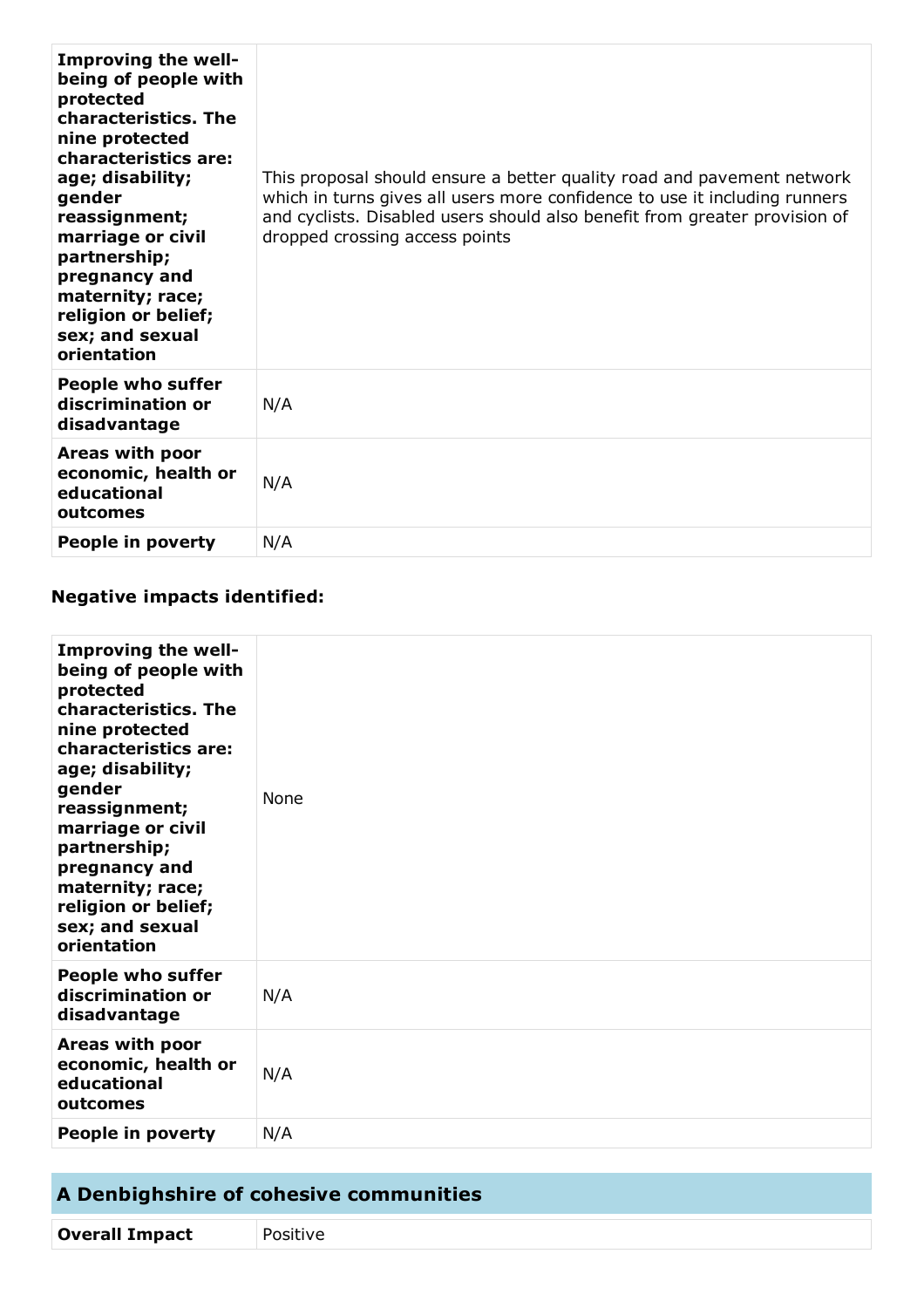| <b>Justification for</b>           | On the whole the implementation of these proposals will enhance |
|------------------------------------|-----------------------------------------------------------------|
| impact                             | communities by providing a safer road network                   |
| <b>Further actions</b><br>required | This proposal is overwhelming positive                          |

## **Positive impacts identified:**

| Safe communities<br>and individuals                 | These proposals are aimed at minimising risk to road users and providing<br>safe, resilient environments right across the network. a good quality<br>highway improves the ability of communities to be connected and<br>generally makes areas more aesthetically pleasing too. |
|-----------------------------------------------------|--------------------------------------------------------------------------------------------------------------------------------------------------------------------------------------------------------------------------------------------------------------------------------|
| <b>Community</b><br>participation and<br>resilience | These proposals are aimed at minimising risk to road users and providing<br>safe, resilient environments right across the network. a good quality<br>highway improves the ability of communities to be connected and<br>generally makes areas more aesthetically pleasing too. |
| The attractiveness of<br>the area                   | These proposals are aimed at minimising risk to road users and providing<br>safe, resilient environments right across the network. a good quality<br>highway improves the ability of communities to be connected and<br>generally makes areas more aesthetically pleasing too. |
| <b>Connected</b><br>communities                     | These proposals are aimed at minimising risk to road users and providing<br>safe, resilient environments right across the network. a good quality<br>highway improves the ability of communities to be connected and<br>generally makes areas more aesthetically pleasing too. |
| <b>Rural resilience</b>                             | These proposals are aimed at minimising risk to road users and providing<br>safe, resilient environments right across the network. a good quality<br>highway improves the ability of communities to be connected and<br>generally makes areas more aesthetically pleasing too. |

#### **Negative impacts identified:**

| <b>Safe communities</b><br>and individuals          | None        |
|-----------------------------------------------------|-------------|
| <b>Community</b><br>participation and<br>resilience | <b>None</b> |
| The attractiveness of<br>the area                   | None        |
| <b>Connected</b><br>communities                     | None        |
| <b>Rural resilience</b>                             | None        |

# **A Denbighshire of vibrant culture and thriving Welsh language**

| <b>Overall Impact</b>              | <b>Neutral</b>                                                                        |
|------------------------------------|---------------------------------------------------------------------------------------|
| <b>Justification for</b><br>impact | These proposals don't impact of culture or heritage ether positively or<br>negatively |
| <b>Further actions</b><br>required | This is a neutral proposal that cannot influence this aspect                          |

#### **Positive impacts identified:**